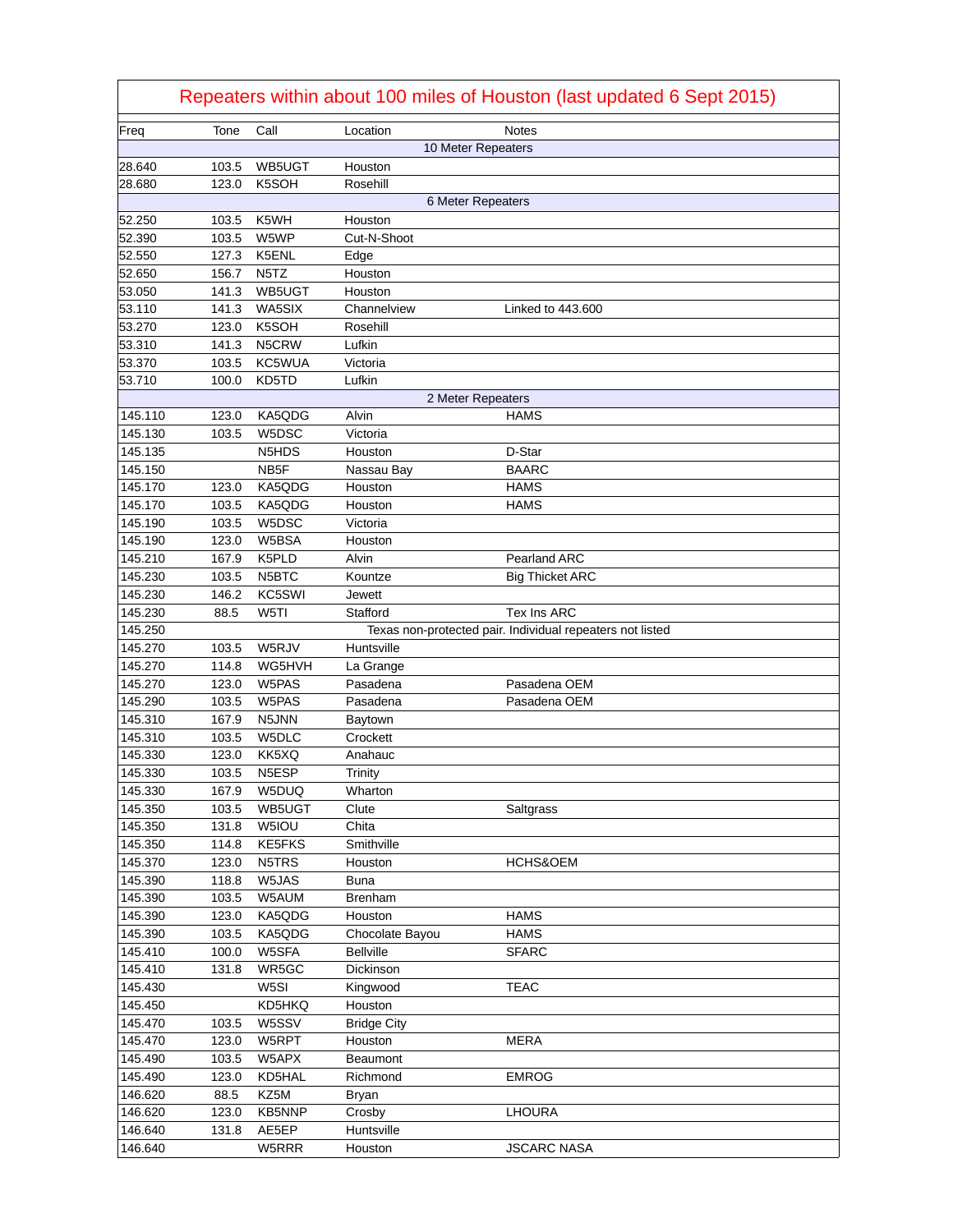| 146.660<br>141.3<br>KA5AKG<br>Houston<br><b>NARS</b>                                                 |  |
|------------------------------------------------------------------------------------------------------|--|
| 146.680<br>88.5<br>W5BCS<br><b>College Station</b>                                                   |  |
| 146.680<br>103.5<br><b>UTMB</b><br>WB5BMB<br>Galveston                                               |  |
| 146.700<br>123.0<br>WA5EC<br>Crockett                                                                |  |
| 146.700<br>107.2<br>W5RIN<br><b>BEARC</b><br><b>Beaumont</b>                                         |  |
| 146.700<br>127.3<br>K5VCT<br>Victoria                                                                |  |
| 146.700<br>103.5<br>WA5TWT<br>Houston<br><b>HNTTY</b>                                                |  |
| 146.720<br>146.2<br>W5WTM<br><b>Bay City</b><br><b>MCARC</b>                                         |  |
| 146.720<br>123.0<br>K5IHK<br>Rosehill                                                                |  |
| 146.740<br>71.9<br>KA5QDG<br>Houston<br><b>HAMS</b>                                                  |  |
| 146.740<br>123.0<br>KA5QDG<br>Alvin<br><b>HAMS</b>                                                   |  |
| 146.740<br>162.2<br><b>Clear Lake Shores</b><br><b>HAMS</b><br>KA5QDG                                |  |
| 146.760<br>107.2<br>W5GNX<br><b>BEARC</b><br><b>Beaumont</b>                                         |  |
| 146.760<br>103.5<br>K5WH<br>Houston<br>Compaq                                                        |  |
| 146.780<br>103.5<br>K5PNV<br>Madisonville                                                            |  |
| 146.780<br>100.0<br>K5BAY<br><b>BOEM</b>                                                             |  |
| Baytown                                                                                              |  |
| 146.800<br>146.8<br>KG5YH<br>La Grange                                                               |  |
| 146.800<br>KD5KHV<br>The Woodlands<br>103.5                                                          |  |
| 146.820<br>W5AC<br>88.5<br><b>College Station</b><br><b>TAMU</b>                                     |  |
| 146.820<br>K5GZR<br>103.5<br>Houston                                                                 |  |
| 146.840<br>Houston<br>103.5<br>KF5GDR<br><b>HouOEM</b>                                               |  |
| 146.860<br>W5HVL<br><b>HARC</b><br>131.8<br>Huntsville                                               |  |
| 146.860<br>103.5<br>WD5GJP<br>Port Arthur                                                            |  |
| 146.860<br>K5HOU<br><b>CLARC</b><br>100.0<br>Houston                                                 |  |
| 146.880<br>203.5<br>WR5AAA<br><b>HRRC</b><br>Cat Spring                                              |  |
| 146.880<br>146.2<br>WR5AAA<br><b>HRRC</b><br>Houston                                                 |  |
| 146.900<br>N5AK<br>Cleveland<br><b>SHARK</b>                                                         |  |
| KE5AIL<br>146.900<br>103.5<br>La Marque                                                              |  |
| 146.920<br>103.5<br>WB5UGT<br>Houston<br>Saltgrass                                                   |  |
| 146.940<br>167.9<br>WA5CYI<br>PRRL<br>Houston                                                        |  |
| 146.960<br>103.5<br>W5SFA<br>Houston<br><b>SFARC</b>                                                 |  |
| 146.980<br>103.5<br>N5FJX<br>Devers                                                                  |  |
| 146.980<br>156.7<br>W5JSC<br>Magnolia<br>W5JSC                                                       |  |
| 147.000<br>W5JAS<br>118.8<br>Jasper                                                                  |  |
| 147.000<br>KR5K<br>103.5<br>Houston<br>Cypress                                                       |  |
| 147.020<br>W5KTC<br>103.5<br>Port Lavaca<br><b>PLARC</b>                                             |  |
| 147.020<br>136.5<br>N5PJY<br><b>MCOCD</b><br>Conroe                                                  |  |
| 147.040<br>136.5<br><b>ULLWA</b><br>WB5HM<br>Livingston                                              |  |
| 147.040<br>100.0<br>N5ZUA<br>Galveston<br>Saltgrass                                                  |  |
| 147.060<br>103.5<br>AA5P<br>Orange<br>Dupont ARC                                                     |  |
| 147.060<br>123.0<br>KA5QDG<br>Houston                                                                |  |
|                                                                                                      |  |
| 147.080<br>103.5<br>W5ATP<br>Houston<br><b>ECHO</b>                                                  |  |
| 147.100<br>K1BDX<br>114.8<br>Houston                                                                 |  |
| 147.120<br>123.0<br>NQ5D<br><b>Bedias</b>                                                            |  |
| 147.120<br>167.9<br>WB5WOV<br>Pasadena<br><b>ARMS</b>                                                |  |
| 147.140<br>103.5<br>W5SFA<br>Columbus<br><b>SFARC</b>                                                |  |
| 147.140<br>136.5<br>N5KWN<br>Conroe                                                                  |  |
| 147.140<br>123.0<br>WR5TC<br><b>Texas City</b><br><b>TX City TARS</b>                                |  |
| 147.160<br>167.9<br>K5PLD<br>Pearland                                                                |  |
| 147.160<br>141.3<br>WD5IEH<br>Victoria                                                               |  |
| 147.160<br>103.5<br>WB5HZM<br>Cold Spring                                                            |  |
| 147.180<br>136.5<br>CARES<br>W5SAM<br>New Waverly                                                    |  |
| 147.180<br>141.3<br>N9QXT<br>Angleton                                                                |  |
| 147.180<br>W5ND<br>103.5<br>OARC<br>Orange                                                           |  |
| 147.200<br>KT5TX<br>141.3<br><b>KARS</b><br>Katy                                                     |  |
| 147.200<br>Port Arthur<br>118.8<br>KC5YSI                                                            |  |
|                                                                                                      |  |
| 114.8<br>Giddings                                                                                    |  |
| 147.220<br>NE5DX<br>167.9<br>147.220<br>Pearland<br><b>PARC</b>                                      |  |
| KE5PL                                                                                                |  |
| 147.240<br>167.9<br>KD5HKQ<br>Houston<br>147.260<br>103.5<br>W5AUM<br><b>Brenham</b><br><b>BRARC</b> |  |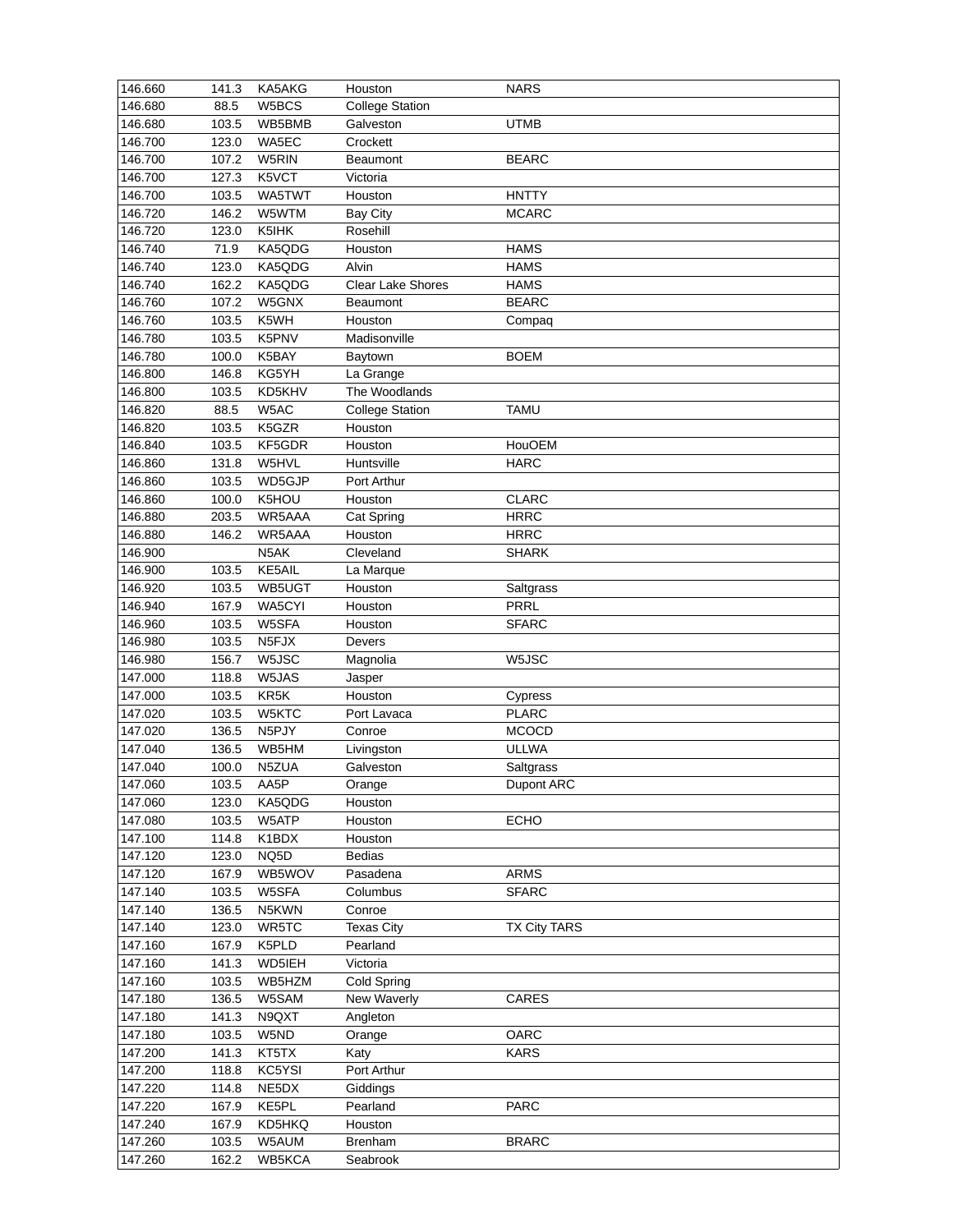| 147.200  | 103.5 | N5ZUA            | Smithville                         |                      |
|----------|-------|------------------|------------------------------------|----------------------|
| 147.280  | 100.0 | W5SI             | Atascocita                         | <b>TEAC</b>          |
| 147.300  | 103.5 | W5XOM            | <b>Beaumont</b>                    |                      |
| 147.300  | 151.4 | WA5DTR           | Spring                             |                      |
| 147.320  | 100.0 | WA5QXE           | Houston                            | <b>ECHO</b>          |
| 147.340  | 118.8 | W5RIN            | <b>Beaumont</b>                    |                      |
| 147.340  | 103.5 | WB5UGT           | Angleton                           | Saltgrass            |
| 147.340  | 100.0 | NA6M             | Bastrop                            |                      |
| 147.360  | 100.0 | K5DX             | Houston                            | <b>TexDX Society</b> |
| 147.380  | 110.9 | KA5VZM           | Freeport                           | <b>BARC</b>          |
|          |       |                  | D-Star outside of normal band plan |                      |
| 146.450  |       | N5MDS            | Magnolia                           | 147.450 input        |
| 146.470  |       | W5HDR            | Houston Med Ctr                    | 147.470 input        |
| 146.490  |       | K5PLD            | Pearland                           | 147.490 input        |
|          |       |                  | 1-1/4 Meter Repeaters              |                      |
| 223.800  | 123.0 | KA5QDG           | Houston                            | <b>HAMS</b>          |
| 223.840  |       | K5SOH            | Rosehill                           |                      |
| 223.950  | 100.0 | KK5LK            | Port Arthur                        |                      |
| 223.960  | 123.0 | KA5QDG           | Houston                            | <b>HAMS</b>          |
|          |       |                  |                                    |                      |
| 223.980  | 103.5 | W5WP             | Cut-N-Shoot                        |                      |
| 224.040  | 103.5 | KD5TD            | Lufkin                             |                      |
| 224.100  | 103.5 | KR5K             | Houston                            | Cypress              |
| 224.160  | 103.5 | KB5IAM           | Houston                            | <b>HCTA</b>          |
| 224.200  |       | WA5TWT           | Houston                            | <b>HTTYERS</b>       |
| 224.240  | 103.5 | WD5CFJ           | Willis                             |                      |
| 224.260  | 103.5 | W5WP             | Houston                            | <b>ECHO</b>          |
| 224.300  | 103.5 | KD5HKQ           | Houston                            |                      |
| 224.320  | 123.0 | KA5QDG           | Houston                            | <b>HAMS</b>          |
| 224.400  | 103.5 | KD5HKQ           | Pasadena                           |                      |
| 224.600  | 103.5 | N5ESP            | Trinity                            |                      |
| 224.780  |       | N5AK             | Cleveland                          | <b>SHARK</b>         |
| 224.800  | 100.0 | WB5ITT           | Conroe                             | <b>EARS</b>          |
| 224.860  |       | K5PFE            | Jasper                             |                      |
| 224.880  | 103.5 | KK5LK            | Port Arthur                        |                      |
| 224.920  | 123.0 | KA5QDG           | Devers                             | <b>HAMS</b>          |
| 224.960  | 123.0 | K5ILS            | Houston                            |                      |
|          |       |                  | .70 Meter Repeaters                |                      |
| 421.250  |       | KE5O             | Beaumont                           |                      |
| 421.250  |       | W5GFP            | Houston                            |                      |
| 423.925  |       | KA5WMY           | Angleton                           |                      |
| 429.575  |       | KA5QDG           | South Houston                      |                      |
| 440.600  |       | W5HDR            | Houston                            | D-Star               |
| 440.6325 |       | N5FSJ            | Houston                            | D-Star               |
| 440.7125 |       | N5MDS            | Montgomery                         | D-Star               |
| 441.325  | 123.0 | KW <sub>50</sub> | Oak Ridge North                    |                      |
| 441.350  | 167.9 | KK5TC            | Houston                            |                      |
| 441.375  | 100.0 | KC2EE            | Spring                             |                      |
| 441.500  | 100.0 | N5BET            | Houston                            |                      |
| 441.500  | 103.5 | W5FFP            | Snook                              |                      |
| 441.525  | 151.4 | KC5DAQ           | Spring                             |                      |
| 441.525  | 103.5 | KD5HKQ           | Houston                            |                      |
| 441.575  | 88.5  | KF5AHR           | Houston                            |                      |
| 441.600  | 127.3 | KB5FLX           | Magnolia                           |                      |
| 441.600  | 203.5 | KC5TCT           | Channelview                        |                      |
| 441.625  | 103.5 | KD5HKQ           | Pasadena                           |                      |
| 441.650  | 146.2 | K0CPU            | Flatonia                           |                      |
| 441.675  | 88.5  | W5INP            | Houston                            |                      |
| 441.700  |       | W5OMR            | Houston                            |                      |
| 441.725  | 103.5 | WA5AIR           |                                    |                      |
|          |       |                  | Montgomery                         |                      |
| 441.750  | 123.0 | KE5PTZ           | Conroe                             |                      |
| 441.800  | 103.5 | KK5XQ            | Mont Belvieu                       |                      |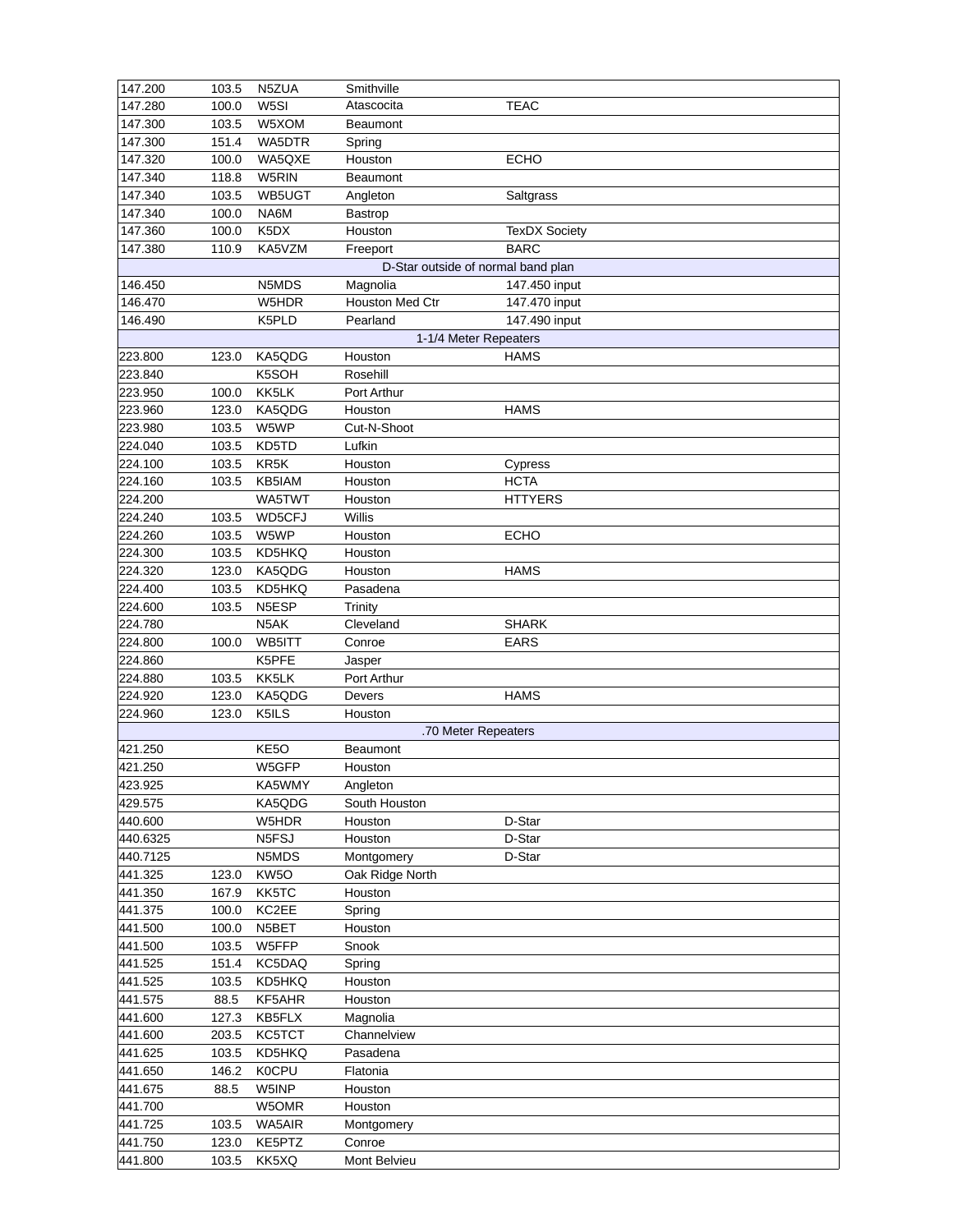| 441.825 |       | AK5G             | <b>Bellaire</b>       |                               |
|---------|-------|------------------|-----------------------|-------------------------------|
| 441.850 | 88.5  | N5BET            | Houston               |                               |
| 441.850 | 103.5 | N5VSQ            | Clute                 |                               |
| 441.875 | 114.8 | W5ICF            | Houston               |                               |
| 441.900 |       | W5CPU            | Cypress               |                               |
| 441.950 | 167.9 | N5QJE            | Rosharon              |                               |
| 441.975 | 123.0 | W5EMR            | Katy                  |                               |
| 442.000 | 103.5 | K5DX             | Houston               | <b>TXDX</b>                   |
| 442.025 | 103.5 | K5BS             | La Marque             |                               |
| 442.050 | 103.5 | K5SOI            | <b>Sweet Home</b>     |                               |
| 442.050 | 103.5 | K5SOI            | Victoria              |                               |
| 442.075 | 100.0 | KG4BON           | Houston               |                               |
| 442.100 | 103.5 | K5SOI            | Shiner                |                               |
| 442.100 | 103.5 | KB5FLX           | Anahuac               | <b>ARCDCT</b>                 |
| 442.125 | 123.0 | WM5E             | Conroe                |                               |
| 442.125 |       |                  |                       |                               |
|         | 103.5 | WJ5B             | El Campo              |                               |
| 442.150 | 192.8 | WD5CFJ           | Conroe                |                               |
| 442.175 | 192.8 | WD5CFJ           | Conroe                |                               |
| 442.200 | 103.5 | KA5QDG           | Alvin                 | <b>HAMS</b>                   |
| 442.200 | 192.8 | W5JAS            | Jasper                | <b>LAARC</b>                  |
| 442.225 | 131.8 | WR5GC            | Dickenson             |                               |
| 442.250 | 88.5  | KC5YJP           | Coupland              |                               |
| 442.250 | 103.5 | WB5DGR           | Conroe                |                               |
| 442.275 | 103.5 | WB5UGT           | El Campo              | Saltgrass                     |
| 442.300 | 146.2 | WA5QLE           | Livingston            |                               |
| 442.300 | 127.3 | KE5WFD           | Angleton              |                               |
| 442.300 | 103.5 | W5VIN            | Jacinto City          |                               |
| 442.325 | 103.5 | KB5FLX           | Katy                  |                               |
| 442.350 | 103.5 | WD8RZA           | Katy                  |                               |
| 442.375 | 103.5 | KA5QDG           | Clear Lake Shores     | <b>HAMS</b>                   |
| 442.425 | 118.8 | W5JAS            | <b>Buna</b>           |                               |
| 442.425 | 103.5 | N5FSJ            | Houston               |                               |
| 442.425 | 146.2 | N5TNS            | Dayton                |                               |
| 442.450 | 103.5 | WB5UGT           | Houston               |                               |
| 442.475 |       | NB5F             | Nassau Bay            |                               |
| 442.475 | 85.4  | KK5Z             | Madisonville          |                               |
| 442.475 |       | NB5F             | Houston               |                               |
| 442.500 | 123.0 | WA5F             | Houston               |                               |
| 442.525 | 127.3 | W5DCW            | Conroe                |                               |
| 442.525 |       | K5SOI            | Speaks                |                               |
| 442.550 | 118.8 | W5JAS            | Jasper                | LAARC                         |
| 442.575 | 103.5 | KA5QDG           | Devers                | <b>HAMS</b>                   |
| 442.575 | 114.8 | NE5DX            | Giddings              |                               |
| 442.600 | 156.7 | KD5DFB           | Houston               |                               |
| 442.600 | 103.5 | WB5UBG           | Pearland              |                               |
| 442.625 |       | N5MZQ            | Giddings              |                               |
| 442.625 | 156.7 | W5JSC            | Willis                |                               |
| 442.650 | 156.7 | N5LUY            | Cypress               |                               |
| 442.675 | 103.5 | KB5FLX           | Spring                |                               |
| 442.675 | 103.5 | W5KTC            | Port Lavaca           | <b>PLARC</b>                  |
| 442.700 | 103.5 |                  | The Woodlands         | Saltgrass                     |
| 442.700 |       | KC5QMX           | Galveston             |                               |
| 442.700 | 103.5 |                  |                       |                               |
| 442.725 | 103.5 | WA5AIR<br>WA5AIR | Spring<br>New Waverly | Saltgrass                     |
|         |       |                  |                       |                               |
| 442.725 | 114.8 | WB6ARE           | Bastrop               |                               |
| 442.750 | 103.5 | K5HOU            | Clear Lake            | CLARC - linked to the 146.860 |
| 442.750 | 141.3 | WB5UGT           | Columbus              | Saltgrass                     |
| 442.775 | 141.3 | KA9JLM           | Alvin                 | AARC                          |
| 442.800 | 88.5  | K5JLK            | Spring                |                               |
| 442.800 | 114.8 | KC5WXT           | Elgin                 |                               |
| 442.800 | 203.5 | N5JNN            | Baytown               |                               |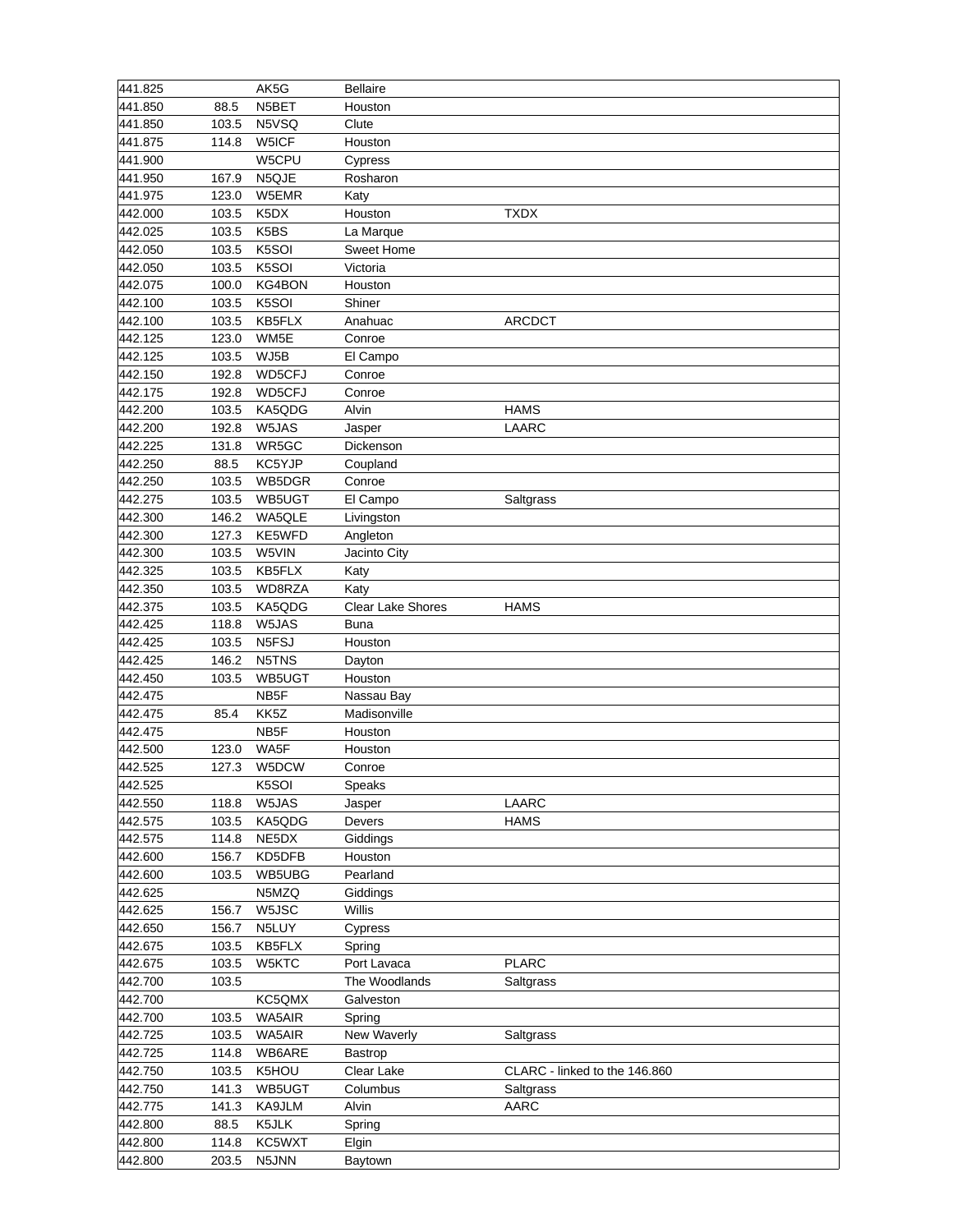| 442.825 | 103.5 | <b>KC5UIB</b> | Houston                |                                   |
|---------|-------|---------------|------------------------|-----------------------------------|
| 442.850 | 100.0 | N5LUY         | Channelview            |                                   |
| 442.850 |       | N6LXX         | <b>Bay City</b>        |                                   |
| 442.850 | 127.3 | W5SAM         | Huntsville             |                                   |
| 442.900 | 151.4 | WB5DGR        | Conroe                 |                                   |
| 442.925 | 103.5 | KB5IAM        | Houston                |                                   |
| 442.950 | 123.0 | W5JON         | Magnolia               |                                   |
| 443.000 | 114.8 | KE5AMB        | Dale                   |                                   |
| 443.025 | 103.5 | KB5FLX        | Magnolia               |                                   |
| 443.025 | 67.0  | WB5HBU        | Onalaska               |                                   |
|         |       |               |                        |                                   |
| 443.050 | 167.9 | K5PLD         | Pearland               | <b>PARC</b>                       |
| 443.050 | 88.5  | W5AC          | <b>College Station</b> |                                   |
| 443.075 | 88.5  | KC5AWF        | Houston                |                                   |
| 443.100 | 123.0 | K5IHK         | Houston                |                                   |
| 443.125 | 141.3 | N5KIT         | Galveston              | Saltgrass                         |
| 443.125 | 103.5 | WB5UGT        | Livingston             |                                   |
| 443.150 | 203.5 | W5QOD         | Magnolia               |                                   |
| 443.175 | 103.5 | KB5IAM        | Houston                |                                   |
| 443.175 | 114.8 | WB6ARE        | <b>Bastrop</b>         |                                   |
| 443.200 | 123.0 | W5QV          | Houston                |                                   |
| 443.225 | 203.5 | <b>KC0EJX</b> | The Woodlands          |                                   |
| 443.225 | 141.3 | WD5IEH        | Victoria               |                                   |
| 443.250 | 127.3 | KE5VJH        | Seabrook               |                                   |
| 443.250 | 103.5 | W5AUM         | <b>Brenham</b>         | Brenham ARC - Linked to Saltgrass |
| 443.275 | 103.5 | N5FOG         | Galveston              | <b>GCATS</b>                      |
| 443.300 | 203.5 | <b>KC0EJX</b> | The Woodlands          |                                   |
| 443.325 | 103.5 | KB5FLX        | Houston                |                                   |
| 443.350 | 103.5 | WB5UGT        | Richmond               |                                   |
| 443.375 | 123.0 | KD5HKQ        | Pasadena               |                                   |
| 443.400 | 141.3 | N5KJN         | Pearland               |                                   |
| 443.400 | 167.2 | W5DZ          | <b>Bryan</b>           |                                   |
| 443.425 | 203.5 | <b>KC0EJX</b> | Conroe                 | <b>NSLS</b>                       |
|         |       |               |                        |                                   |
| 443.450 | 127.3 | KD5DLW        | <b>Bryan</b>           |                                   |
| 443.450 | 114.8 | WB5ZMY        | Pasadena               |                                   |
| 443.450 | 114.8 | WB5ZMY        | <b>Bryan</b>           |                                   |
| 443.450 | 141.3 | WD5IEH        | Shiner                 |                                   |
| 443.525 | 127.3 | KD5DLW        | Tabor                  |                                   |
| 443.525 | 103.5 | KR5E          | Pearland               |                                   |
| 443.550 | 103.5 | KC5WUA        | Victoria               |                                   |
| 443.550 | 103.5 | W5SI          | Humble                 |                                   |
| 443.550 | 103.5 | WC5WUA        | Victoria               |                                   |
| 443.575 | 103.5 | KB5IAM        | Houston                |                                   |
| 443.600 | 103.5 | <b>KC5TCT</b> | Channelview            |                                   |
| 443.600 | 100.0 | WA5FCL        | Crockett               |                                   |
| 443.600 |       | WA5SIX        | Channelview            | Linked to 53.110                  |
| 443.675 | 103.5 | N5TRS         | Houston                |                                   |
| 443.725 | 103.0 | K5SOI         | Victoria               |                                   |
| 443.750 | 94.8  | KB5TFE        | Houston                |                                   |
| 443.750 | 114.8 | KE5FKS        | <b>Bastrop</b>         |                                   |
| 443.775 | 100.0 | N5JXM         | Spring                 |                                   |
| 443.800 | 100.0 | K5BAY         | Baytown                | <b>BOEM</b>                       |
| 443.800 | 103.5 | W5DSC         | Victoria               |                                   |
| 443.825 | 103.5 | WB5UGT        | Houston                | Saltgrass                         |
| 443.825 | 203.5 | WB5UGT        | Sweet Home             |                                   |
|         |       |               |                        |                                   |
| 443.825 | 141.3 | WB5UGT        | Flatonia               | Saltgrass                         |
| 443.850 | 156.7 | W5JSC         | Magnolia               |                                   |
| 443.850 | 156.7 | W5JSC         | <b>Texas City</b>      |                                   |
| 443.875 | 173.8 | N5XUV         | Baytown                |                                   |
| 443.900 | 77.0  | K1BDX         | Houston                |                                   |
| 443.900 | 114.8 | K1BDX         | Houston                |                                   |
| 444.000 |       | W5XC          | Missouri City          |                                   |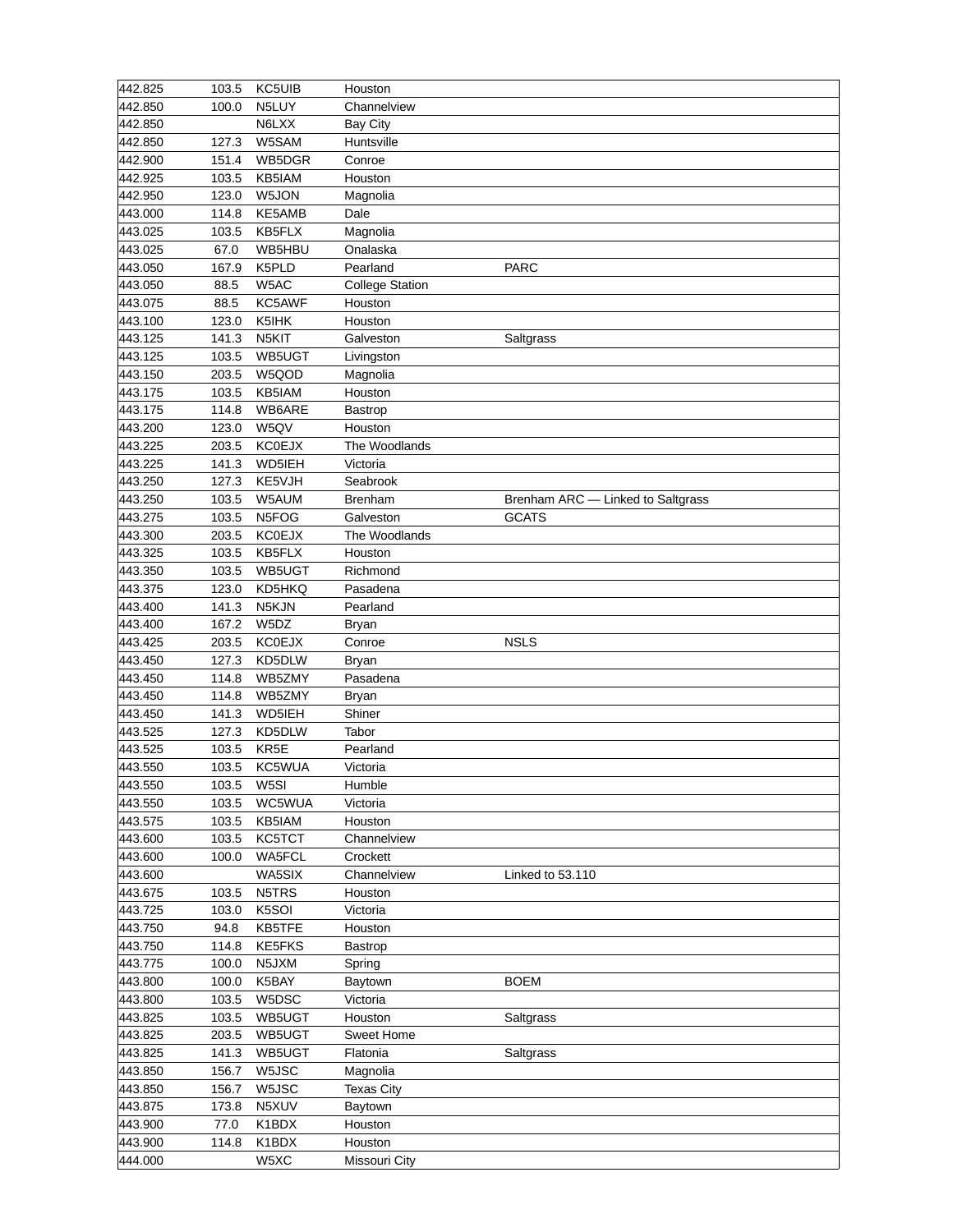| 444.025 | 103.5 | K5BS          | La Marque              | <b>TARS</b>  |
|---------|-------|---------------|------------------------|--------------|
| 444.025 | 162.2 | W5DUD         | Tomball                |              |
| 444.025 | 156.7 | W5JSC         | Houston                |              |
| 444.050 | 103.5 | W5ITI         | Alvin                  |              |
| 444.075 |       | N5QBX         | Grangerland            |              |
| 444.075 | 103.5 | WB5UGT        | Columbus               | Saltgrass    |
| 444.100 | 91.5  | KD5NWH        | Lufkin                 |              |
| 444.100 | 151.4 | N5VMX         | Trinity                |              |
| 444.100 |       | W5PQQ         | League City            |              |
| 444.100 | 136.5 | W5WFD         | The Woodlands          |              |
| 444.125 | 103.5 | <b>KB5NNP</b> |                        |              |
|         |       |               | Crosby                 |              |
| 444.125 | 167.9 | W5DUQ         | Wharton                |              |
| 444.150 | 103.5 | W5XC          | Missouri City          | Cypress      |
| 444.175 | 103.5 | W5SUE         | Plum Grove             | Saltgrass    |
| 444.200 | 127.3 | KC5HHN        | <b>Bryan</b>           |              |
| 444.200 | 114.8 | W5AVI         | Houston                |              |
| 444.225 | 103.5 | KR5K          | Houston                |              |
| 444.225 | 107.2 | WB5UGT        | Crockett               |              |
| 444.275 | 141.3 | W5CTX         | Shiner                 |              |
| 444.275 | 103.5 | W5PAS         | Pasadena               | <b>PECG</b>  |
| 444.300 | 100.0 | N5XWD         | Houston                |              |
| 444.350 | 103.5 | KA2EEU        | Spring                 |              |
| 444.375 | 103.5 | KA5AKG        | Houston                |              |
| 444.400 | 103.5 | WD5BQN        | Houston                | <b>ECHO</b>  |
| 444.425 | 203.5 | KB5HII        | Conroe                 | Saltgrass    |
| 444.425 | 203.5 | WB5UGT        | Lufkin                 |              |
| 444.425 | 103.5 | WB5UGT        | Angleton               |              |
| 444.450 | 103.5 | K5WH          | Houston                |              |
| 444.475 | 127.3 | KC5RXW        | Moulton                |              |
| 444.475 | 107.2 | KE5CVY        | Etoile                 |              |
| 444.475 | 173.8 | W5KDE         | Sugarland              |              |
| 444.500 | 103.5 | WB5CEM        | Houston                |              |
| 444.500 | 100.0 | WB5ITT        | Beaumont               |              |
|         |       |               |                        |              |
| 444.525 | 123.0 | KD5HAL        | Richmond               |              |
| 444.550 | 127.3 | N1WP          | <b>College Station</b> |              |
| 444.550 | 118.8 | W5JAS         | Jasper                 |              |
| 444.550 | 123.0 | W5RPT         | Houston                |              |
| 444.575 | 107.2 | KB5LS         | Lufkin                 |              |
| 444.575 | 103.5 | KB5LS         | Conroe                 |              |
| 444.575 | 103.5 | KB5LS         | Conroe                 | <b>LSARC</b> |
| 444.575 | 103.5 | WC3J          | Clute                  |              |
| 444.600 | 71.9  | WR5AAA        | Houston                |              |
| 444.650 | 103.5 | K5SOI         | Victoria               |              |
| 444.650 |       | N5AK          | Cleveland              | <b>SKARK</b> |
| 444.650 | 203.5 | WB5UGT        | Wharton                | Saltgrass    |
| 444.675 | 192.8 | <b>KD0RW</b>  | Magnolia               |              |
| 444.675 | 162.2 | WB5MCT        | Victoria               |              |
| 444.700 | 151.4 | KC5DAQ        | Grangerland            |              |
| 444.700 | 107.2 | W5RIN         | Beaumont               | <b>BEARC</b> |
| 444.700 | 146.2 | WA5SNL        | Markham                |              |
| 444.725 | 103.5 | KB5HII        | Clute                  |              |
| 444.725 | 103.5 | KB5HII        | Galveston              | Saltgrass    |
|         |       |               |                        |              |
| 444.725 | 103.5 | WB5UGT        | Houston                |              |
| 444.725 | 141.3 | WB5UGT        | La Grange              |              |
| 444.725 | 103.5 | WB5UGT        | Clute                  |              |
| 444.750 | 127.3 | KC5RXW        | Hallettsville          |              |
| 444.775 | 103.5 | KI5RX         | Katy                   |              |
| 444.775 | 103.5 | W5TWO         | Crosby                 |              |
| 444.800 | 118.8 | KC5YSM        | Port Arthur            |              |
| 444.800 | 100.0 | WB5ITT        | Conroe                 |              |
| 444.800 | 100.0 | WB5ITT        | Liberty                |              |